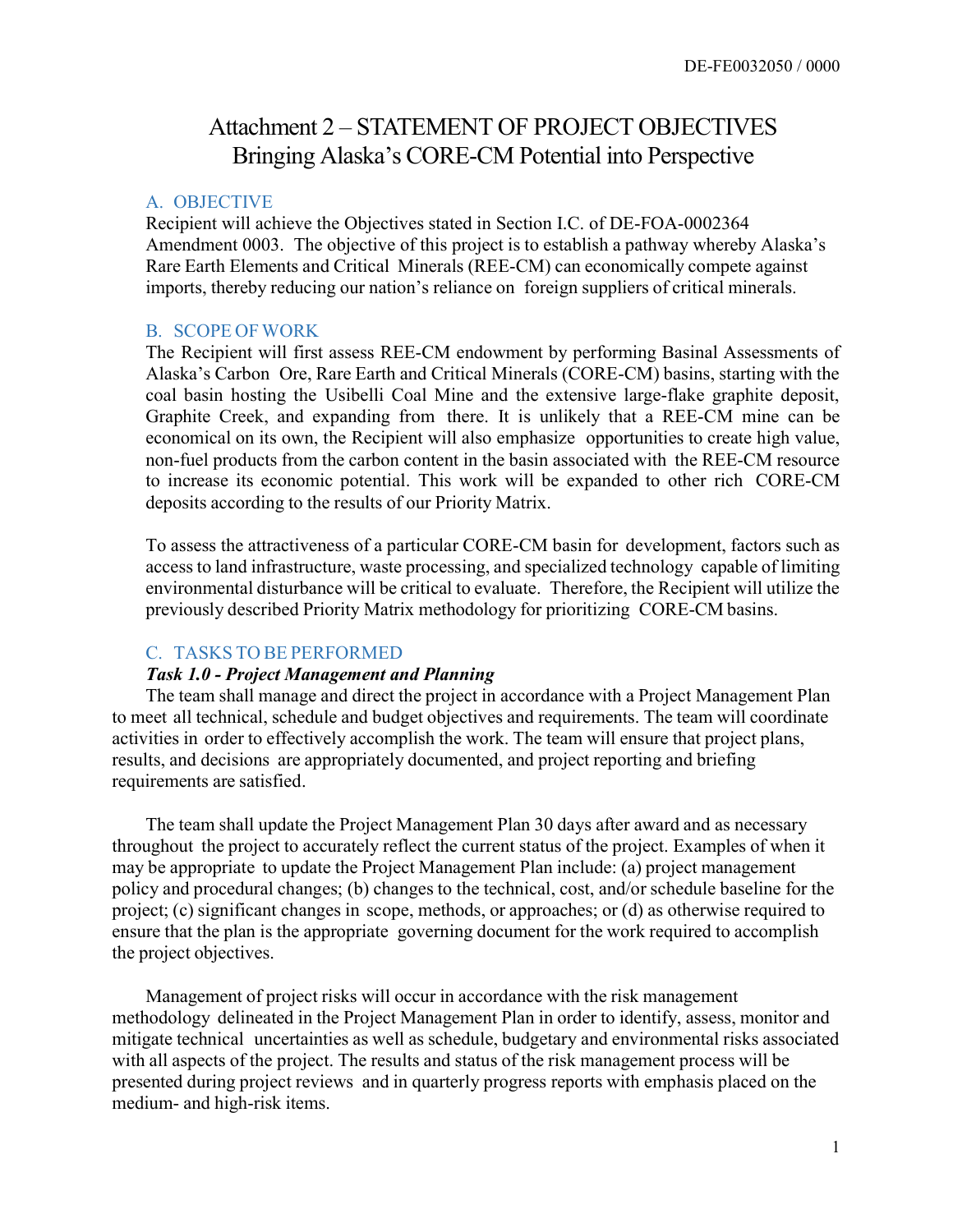The Recipient will participate in DOE-led Working Groups with other CORE-CM Recipients as required during the term of the project.

### Subtask 1.1: Summary of Environmental Justice Considerations

The Recipient will submit a summary of environmental justice considerations of the proposed technology, process, or system. The following issues will be addressed:

- How the technology relies on limited resources such as coal, biomass, freshwater, land, and/or low-carbon energy. Indicate the relationship between the amount of resources used and the amount of product formed.
- If coal is used as a feedstock, where it will be mined and what are the associated near-term and legacy environmental impacts of the coal mining, including methane leakage.
- If coal wastes are being remediated, indicate the relationship between the amount of coal wastes used versus the amount of product formed.
- How the planned technology remediates legacy environmental impacts of the energy industry, including environmental impacts associated with the use of coal.
- The project's waste management strategy and the anticipated impacts of residual waste on local residents.
- How the project incorporates a plan to ensure community and stakeholder input and engagement from underserved communities, which include persons of color; members of religious minorities; lesbian, gay, bisexual, transgender, and queer (LGBTQ+) persons; persons with disabilities; persons who live in rural areas; and persons otherwise adversely affected by persistent poverty or inequality.

### Subtask 1.2 – Summary of Economic Revitalization and Job Creation Outcomes

The Recipient will submit a summary of economic and workforce impacts associated with the proposed technology, process, or system. This includes discussion of:

- Whether application of the process will create new jobs, including clean energy jobs, at the prevailing wage.
- The extent to which those new jobs will be located in power plant and coal communities that are economically distressed and/or have been harmed by the adverse environmental impacts of the energy industry.
- The nature of the jobs, recruitment strategies for individuals who belong to groups that are historically underserved or underrepresented, anticipated recruitment of workers from the local community, and whether training will be required, or if the skills are associated with an existing labor force.
- How many new jobs will be created as a result of technology deployment (e.g., number of jobs per unit of product, # of jobs per unit of waste remediated, # of jobs per unit of emissions mitigated).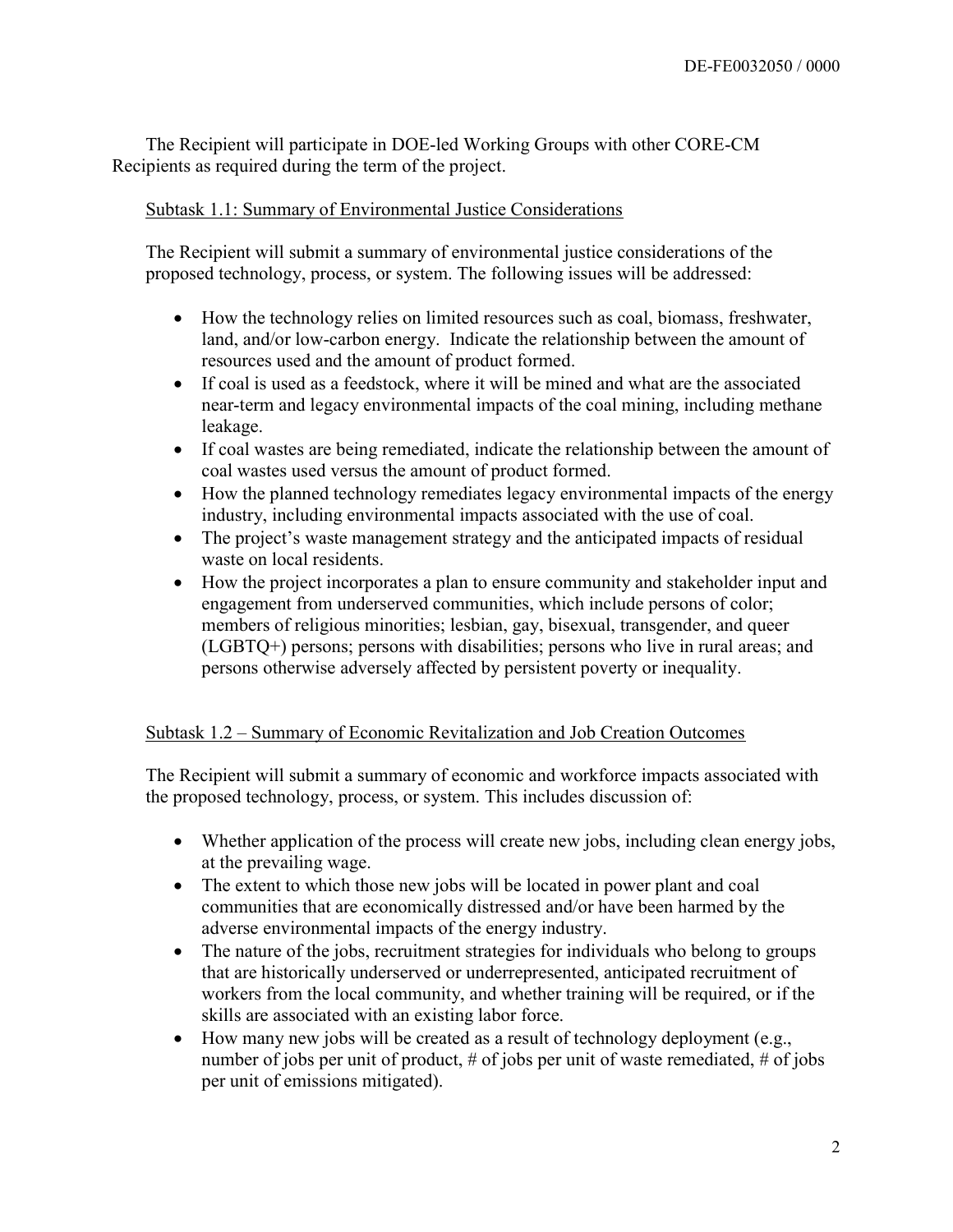Subtask 1.3 - Environmental, Safety, and Health Analysis for Products Proposed to be Manufactured From CORE-CM Resources

As part of the Final Scientific/Technical Report, the Recipient will identify ES&H requirements for any products proposed to be manufactured from CORE-CM resources, based on anticipated effects on the environment, safety, and human health in the following situations:

- Processing (extraction/separation/recovery/waste stream management) of raw materials in an environmentally benign manner, leading to production of REE-CMcontaining intermediate and/or end products, or other high-value products.
- Receiving, storage, handling, and use of raw materials to manufacture products
- Shipping to customer locations and handling of manufactured products at customer locations
- Field modification and installation (e.g., cutting, drilling, finishing, etc.) of manufactured products
- Long-term use of the manufactured product in residential, commercial, and industrial settings
- Demolition. removal, and recycling/disposal as applicable at the end of the manufactured product's life

# Task 2.0 – Basinal Assessment of CORE-CM Resources

The Recipient will compile, catalogue, and analyze previous and ongoing studies that include data on carbon-ore resources and associated REE-CM concentrations. This statewide review will serve as the foundation for evaluating the most promising basins or stratigraphic intervals in Alaska. The Recipient will also identify and analyze existing samples and core material from various Alaska coal basins that are suitable for REE-CM analysis. A gap analysis of available data will help assess the spatial and temporal coverage of important coal-bearing basins and inform new data collection. Geological models will be created, or existing models updated, and basin maps created/updated to show locations of carbon-ore and REE-CM resources.

### NOTE: Please refer to the NEPA term in the Award Terms and Conditions regarding "TBD" sites and activities.

### Subtask 2.1: Characterization and Data Acquisition Plan

Based on the initial assessment and gap analysis, a Characterization and Data Acquisition Plan will be developed that justifies collection of new REE-CM data. This plan will consider which basins warrant the collection of new samples to fill data gaps or to further pursue promising preliminary results that are insufficiently characterized. The plan will also summarize the geologic field methods and techniques that will be employed to maximize the reach of the initial Basinal Resource Assessment.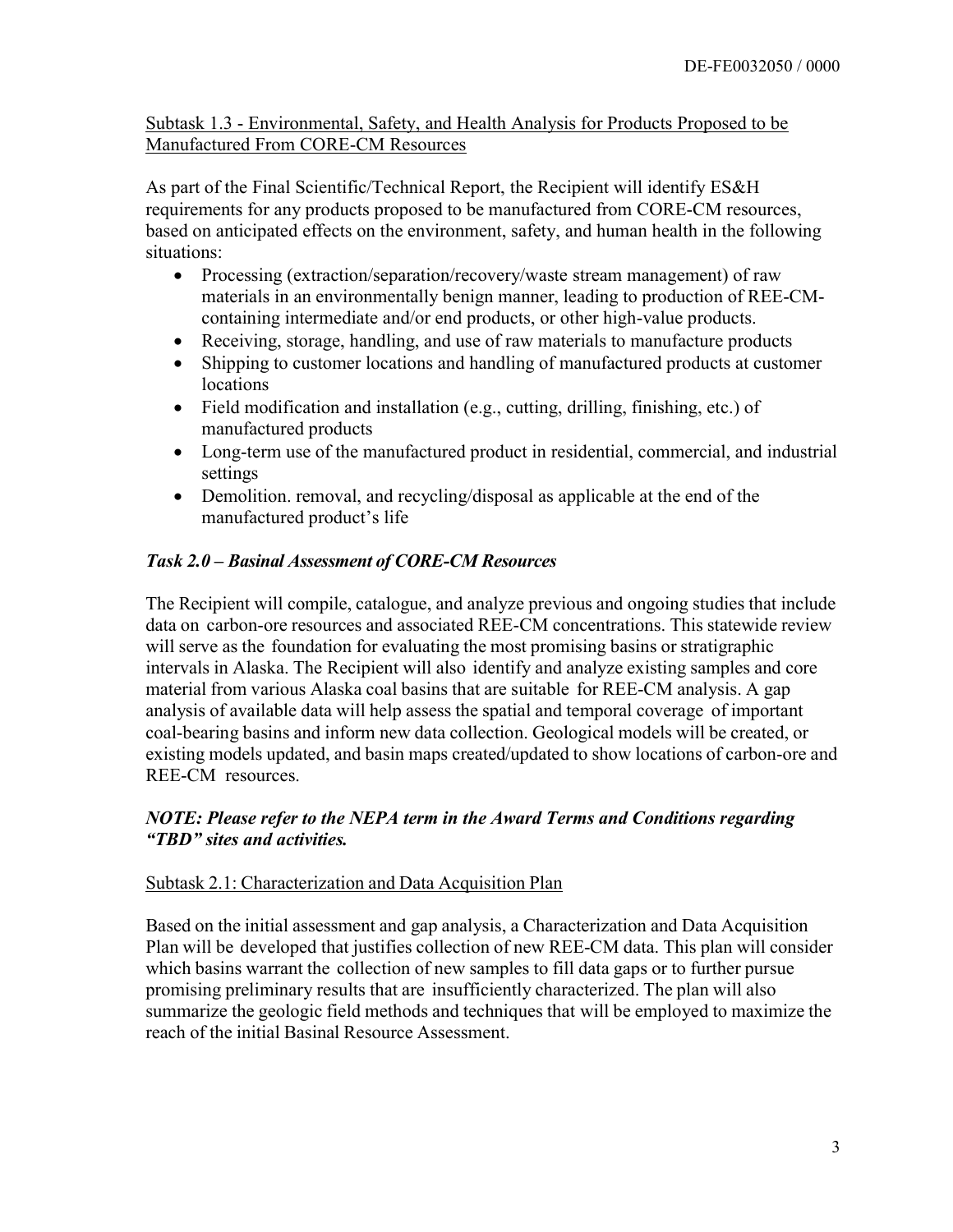### Subtask 2.2: Priority Matrix

Due to Alaska's size and geologic complexity, it is impractical to conduct an in-depth assessment for each of the state's many coal-bearing sedimentary basins. A unique element in this proposed project is the creation of a Priority Matrix that justifies and ranks the basins and resources that the team will focus on improving/refining throughout the period of performance. This Priority Matrix will be informed by the geological, technical, and financial factors that impact the potential for the economic production of REE-CM's from Alaska carbon ores.

Other decision criteria will be identified and more thoroughly vetted, including stakeholder outreach to help determine best practices for attracting investors to a proposed basin or project.

### Subtask 2.3: Implementation of the Characterization and Data Acquisition Plan

Following NETL approval of the Characterization and Data Acquisition Plan, the Recipient will carry out any required sampling, characterization, and data acquisition.

#### Task 3: Basinal Strategies for Reuse of Waste Streams

The objective of this task is to assess existing and future regional waste streams from carbonore mining operations that could be reused as inputs for production of REE-CM and/or highvalue, nonfuel carbon- based products and other by-products as consumables, feedstock, and fuels. The initial focus of the waste stream assessment will be those associated with Usibelli coal production, bottom and fly ash from the CHP plants it supplies, and the planned flake graphite production (see Graphite One support letter).

An additional focus will be assessment of waste streams from hard-rock mining and from oiland gas-produced water to recover REE-CM. The hard-rock mining sources will hopefully include Fort Knox, Pogo and Kensington gold mining operations. Oil- and gas-produced water waste streams will likely be located on the Alaska North Slope and the Cook Inlet. In addition, the Recipient will include refinery residual as a prospective source of REE-CM. The Recipient will work with these industries to explore synergies associated with utilization of their waste streams for CORE-CM production.

A thorough characterization will employ various data gathering analytical techniques including Inductively Coupled Plasma- Mass Spectrometry (ICP-MS) and Inductively Coupled Plasma- Optical Emissions Spectrometry (ICP-OES). Preliminary waste stream reuse plans will be developed for extraction and recovery of REE and CM from fly ash, wet ash, and utilization of coal and other hard-rock operations-based acid mine drainage. Finally, the plans will further elucidate challenges and potential solutions necessary to realize the waste stream reuse opportunities.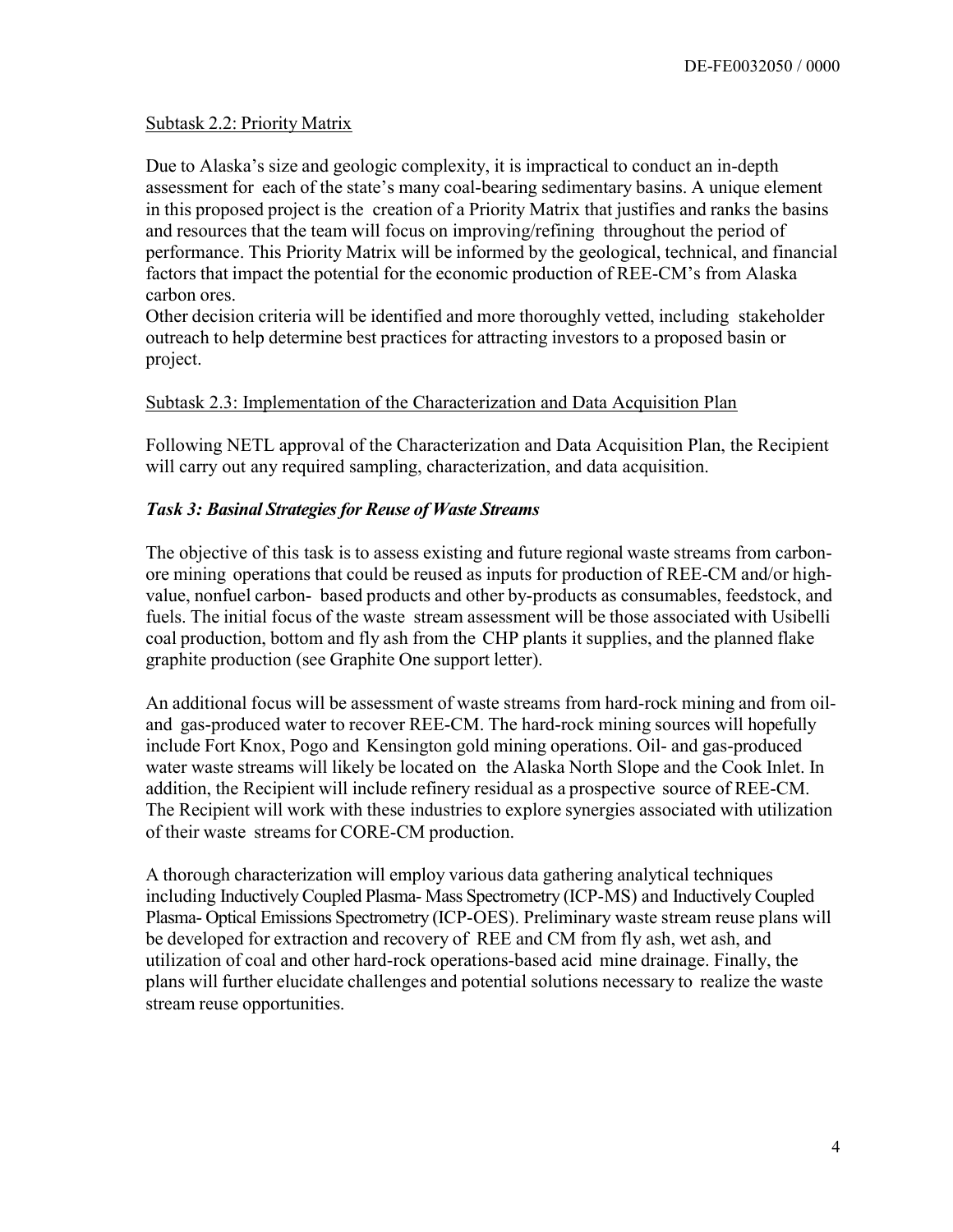### Task 4: Basinal Strategies for Infrastructure, Industries and Businesses

Task 4's objective is to investigate extending economically viable infrastructure to CORE-CM prospective site(s), and, where not possible, establishing relatively self-sufficient mining and refining operations by investigating local energy sources, including the possibility of manufacturing liquid fuels and chemicals onsite.

Using the Basinal Assessment rankings, the team will work with the industry, businesses, and interested parties to build Development Scenarios for one or two basins of interest, and to identify challenges to developing the CORE-CM resources so that plans can be made to address them through technological innovation and research. The R&D plans arising from this task will be further used as planning documents for implementation of the Alaska-Focused Technology Innovation Center (AK-TIC), Task 6.

### Task 5: Technology Assessment, Development and Field Testing

The Task 5 objective is to generate data that can guide a field development plan. This task is designed to provide potential CORE-CM basin developers with an understanding of technology and economics so that well-informed choices can be made with respect to environmentally sensitive development. Each of the subtasks is designed to assess either mining technology, separation and processing methods, or value-added products.

Subtask 5.1: Investigate innovative and sustainable mining for coal and other basinal minerals Selective Mining: The Recipient will evaluate the potential for selective mining technology to improve the economics of REE-CM mining and recovery by lessening the initial volume of material from which REE- CM must be separated. The "precision selective mining technology" under consideration is a precise, large, mobile milling machine that follows along a deposit's GPS-defined bedding plane (preferably near planar, and  $\pm 20$  degrees from horizontal). Removed layers can be up to 12-14 inches thick, with layer thickness precision approaching 0.5 inch. Mined material particle size distribution is predictable and repeatable and will not include large particles exceeding the thickness of a removed layer. Where bedding layers are distinctly different in mechanical properties, thick zones can be removed with drilling and blasting or gross direct mechanical means, exposing a planar deposit zone of interest, and that zone can then be mined with the precision selective mining technology.

### Subtask 5.2: Investigate processes to separate and purify REE and CM

Characterization & Novel Pre-concentrating: Following sample characterization (Task 2), pre- concentration strategies will be investigated. Since REE minerals in coal tend to be concentrated in inorganic phases, such as clay minerals, physical separations of inorganics from coal feedstock can greatly enhance the concentrations of REEs. The Recipient will investigate novel pre-concentration methods, including gravimetric, density-based, magnetic separations; classification; and flotation processes that result in as much as 20X REE concentration enhancement and has been shown effective in UCM coal samples. Pre-concentration can also be achieved through a sensitive rapid-detection method for luminescent lanthanides. Spectral discrimination occurs between the different lanthanide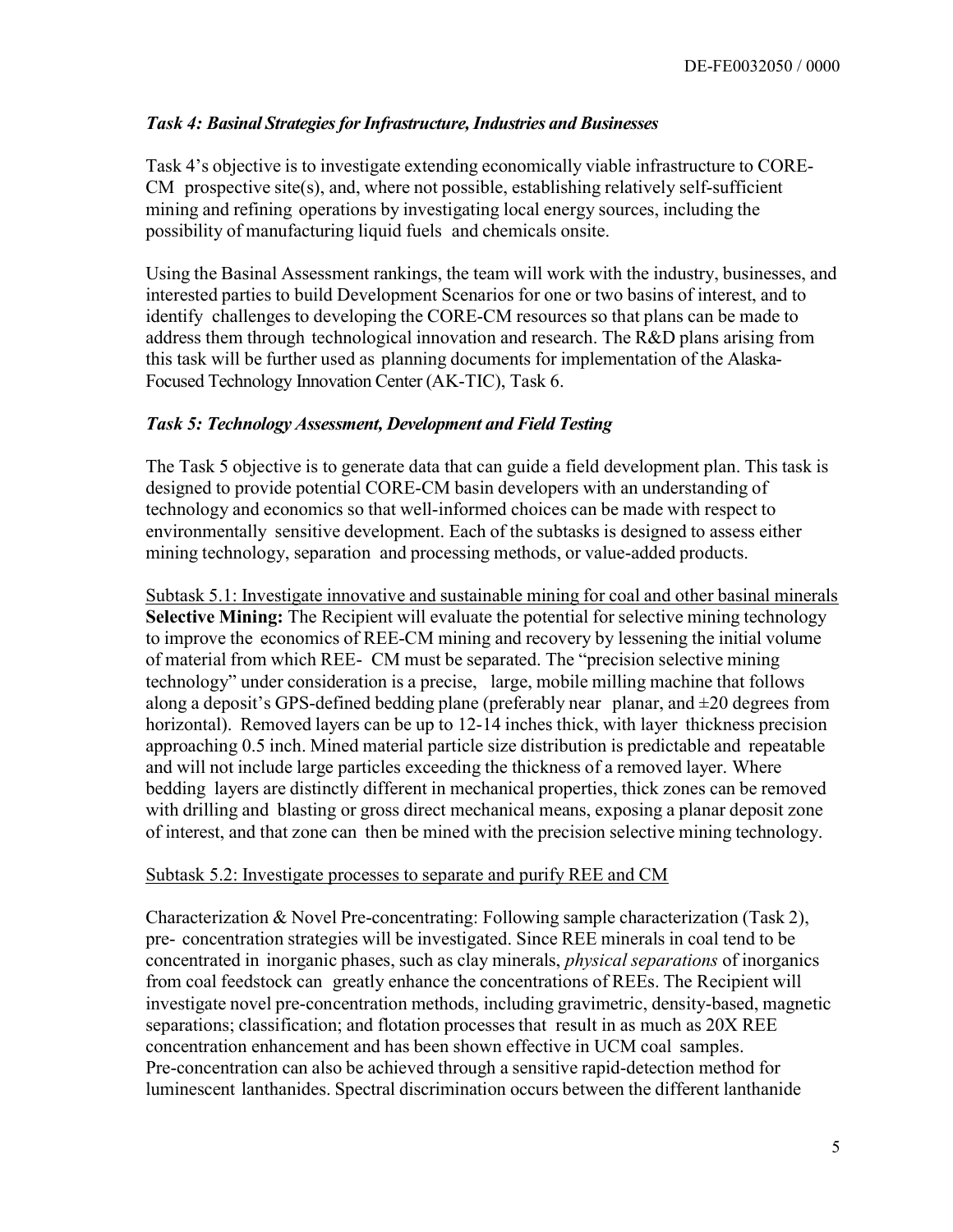elements present in leachates and indicate it should be possible to detect most lanthanides within complex matrices at concentrations as low as 200-300 ppb (Riman et al., in review). This method will be tested to sort gauge material from minerals containing high concentrations of REE.

Non-acidic bio-processing: Alaska and other coals characterized by our team typically have higher REE concentrations in the magnetic fraction (Akdogan et al., 2014), which indicates iron-containing phyllosilicate minerals sequestering REEs. This mineralogical property lends itself to a novel REE extraction method using non-acidic bio-processing. Members of our team have demonstrated that microbial bio-processing, performed at a circumneutral pH, is efficient at releasing REE ions from the phyllosilicate mineral matrix present in Alaska coal (patent pending). This process outperformed acid leaching in terms of total recovery for each of the REEs, and produces higher yields, eliminates process steps, and mitigates many acid leaching safety and environmental hazards. Preliminary techno-economic analysis (TEA) indicates this process is 40% cheaper than traditional methods. Further refinement of this extraction method will be investigated through a series of lab experiments.

Hybrid membrane separation: Solvent extraction (SX) and ion exchange (IX), multi-step separation trains can isolate individual REEs (Kronholm, et al., 2013). Significant drawbacks of SX for REE recovery from dilute solutions include up to 45 extraction stages and large volumes of organic solvent, which require downstream processing to concentrate REEs. Solvent contamination and low yields lead to deposit and process-viability concerns (Joshi et al., 2013). Conventional IX cannot be operated at high acidities and is limited in selectivity (Kumar et al, 2010).

Passive-engineered porosity graphene membrane physical separation is a more promising technology. It enables size-based separation of rare earth salts from those of alkali or other metals, and prior work demonstrated >99% selectivity towards separation of neodymium chloride from sodium chloride in three stages (Bhave et al., 2018). A hybrid approach, membrane solvent extraction (MSX), will be considered as it has many desirable advantages over SX (Kim et al., 2016). In addition, graphene membranes have very high permeance (41-58 L/m2/hr/bar) and therefore operations would be far less energy intensive versus SX or other hydrometallurgical methods. Graphene membranes may also efficiently separate heavy REEs from light REEs, and may replace SX altogether (Kim, et al., 2015).

Subtask 5.3: Explore viability of creating intermediate and end-use products from carbon ores, REE and CM

Sustainable Harvesting of Critical Materials: The Recipient will investigate hydrothermal processes of coal minerals to precipitate metal salts, non-metal salts and high-purity coal coproduced high-surface-area carbon with potential applications in carbon capture and utilization. Potentially, the low-cost carbon resulting from these processes could be used for making advanced composite materials, steel refractories, and as a soil amendment for CO2 sequestration. The salts can further be used by the chemical industry.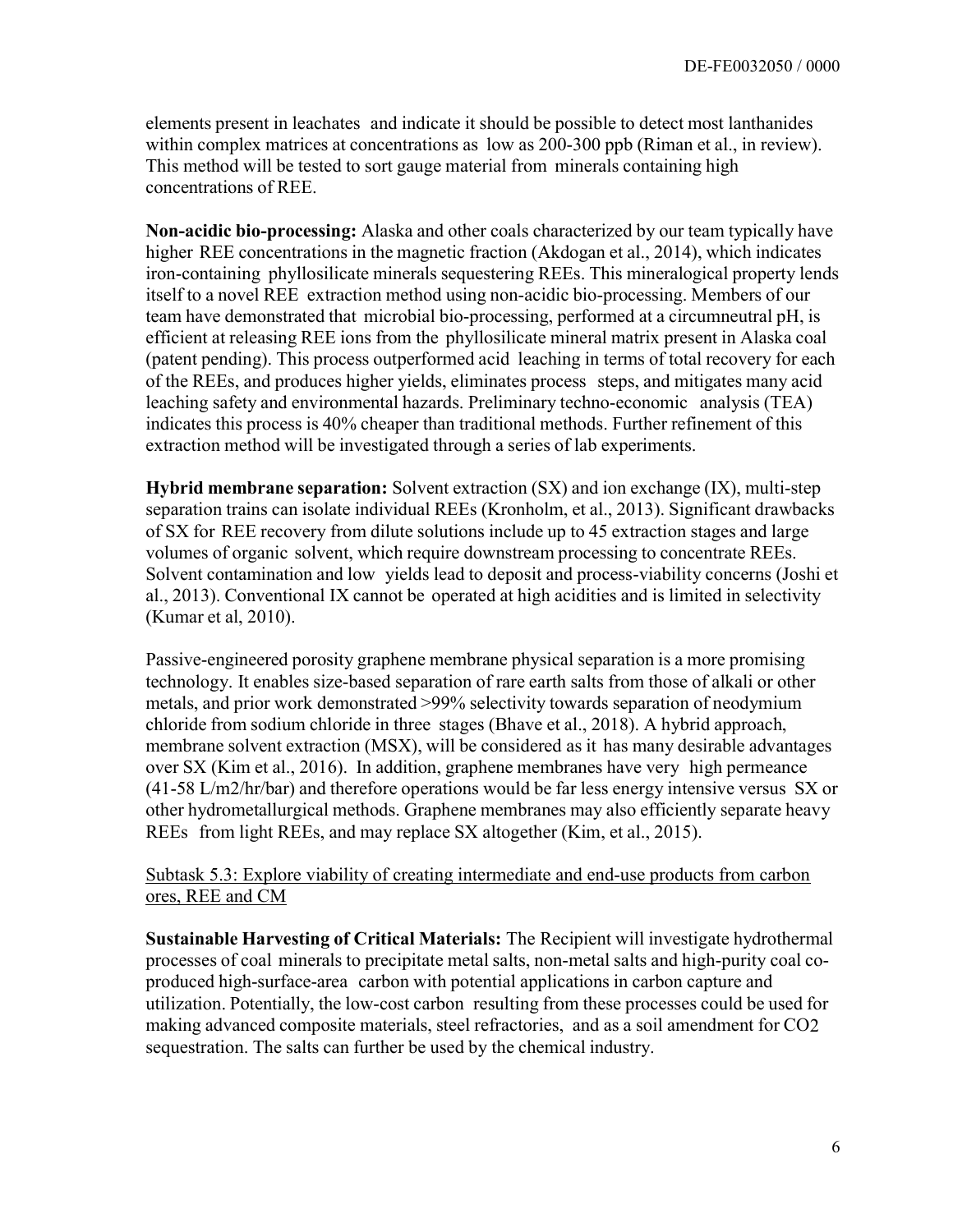High value carbon based liquid products: The Recipient will investigate the potential for gasification and low- temperature pyrolysis (less than  $900\degree F$ ) to produce hydrocarbon liquids from REE-CM available in Alaska coal ores, specifically including: technical and economic opportunities for producing phenols (\$6 billion/year market, early production based on coal sources); polyolefins (\$4 billion/year market; largest opportunity is liquid lubricant base stock substitutes); phenolic resins (\$11 billion/year market, often found in coals); pyridines (\$6 million/year market); asphalt additives (an import widely used in Alaska); and oil field chemicals used for enhanced oil recovery processes (imported polymers used in huge quantities in Alaska). Red Leaf has retort capability within their existing laboratory and demonstration facilities. Through pyrolysis, it is reasonable to expect REE-CM concentrations in pyrolysis tars and liquids as a byproduct of gasification. Early in the performance period, the Recipient will concentrate on an analysis of Usibelli Coal Mine (UCM) coal liquids previously produced by Red Leaf under another DOE-funded project, Making Coal Relevant for Small Scale Applications: Modular Gasification for Syngas/Engine CHP Applications in Challenging Environments (DE-FE0031601). The REE-CM concentrations found via low-temperature pyrolysis will be informative for both projects.

### Task 6: Alaska-Focused Technology Innovation Center (AK-TIC)

Task 6 Objective is that AK-TIC will focus on developing and validating the tools and technologies needed to spur CORE-CM development in Alaska. The Recipient will utilize field-portable tools for initial resource evaluation, before an expensive ore-drilling program ensues in a later phase. The high cost of working in remote Alaska requires technologies that lower operational costs, and the AK-TIC will focus on identifying carbon-based, valueadded, non-fuel products that can be manufactured in Alaska and exported worldwide. To accomplish this effort, the Recipient will develop three well-focused Thrust Areas: (1) carbon-based value-added products from both coal and graphite production and waste streams; (2) metals extracted from coal/carbon products; (3) coal fly and bottom ash, and carbon and metals products from alternate resources  $(i.e.,$  basaltic resources). Using these three Thrusts, the AK-TIC will effectively accelerate research, engage public-private partnerships, advance education and training, and integrate the Alaska's basin's natural resources, infrastructure, industrial needs, and waste stream reuse opportunities.

| <b>Priority</b> | <b>Description</b>                                                                                                                                                                               |  |
|-----------------|--------------------------------------------------------------------------------------------------------------------------------------------------------------------------------------------------|--|
|                 | Accelerate research that will enable Alaska Basin-specific commercial<br>deployment of advanced processing and production of REE, CM and high-value,<br>nonfuel, coal products.                  |  |
|                 | Support engagement of Alaskan public-private partnerships and basinal industries<br>to advance new and innovative technology development as well as potential for<br>production of new products. |  |
|                 | Advance opportunities for the education and training of the next generation of<br>Alaskan technicians, skilled workers and STEM professionals.                                                   |  |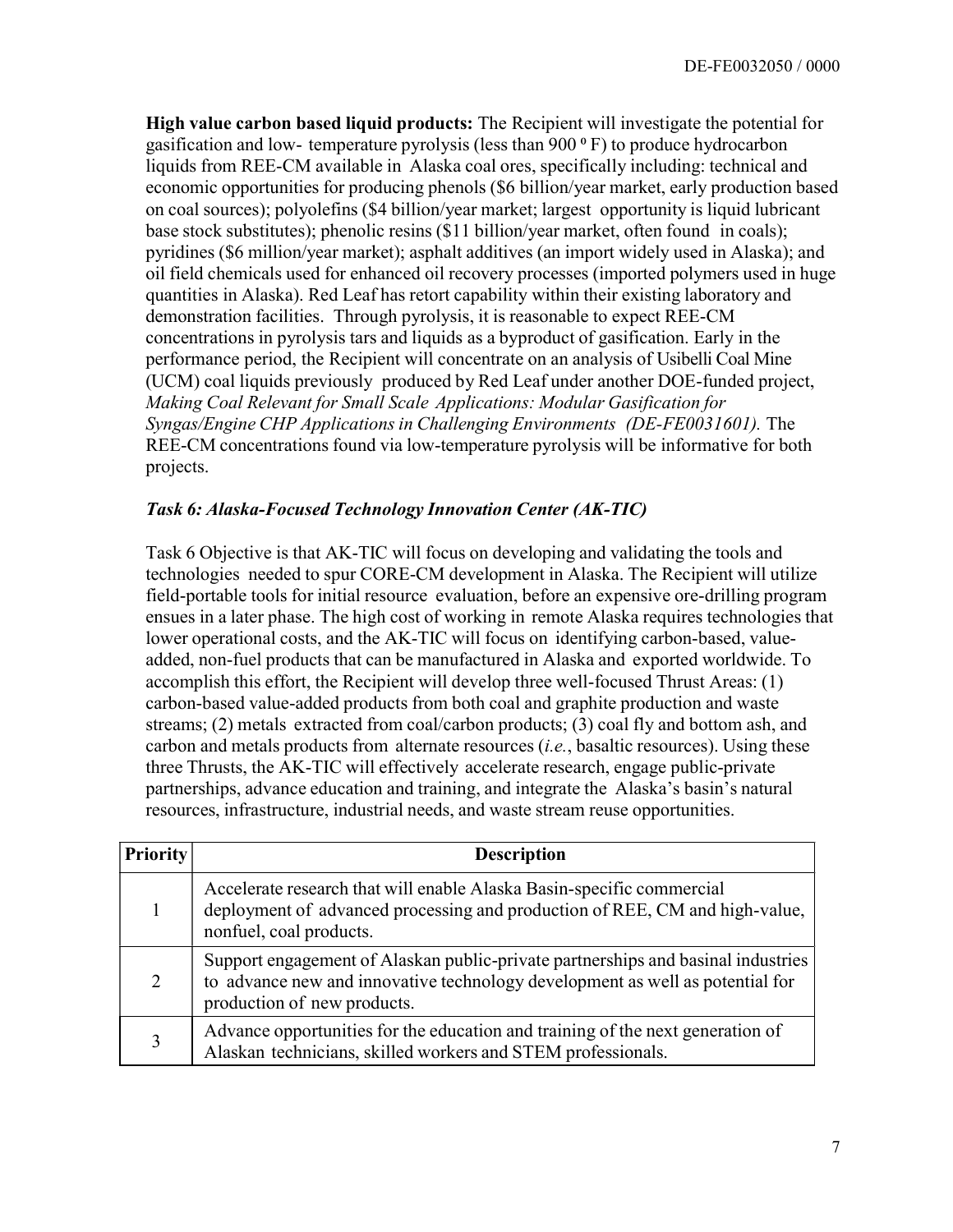#### Subtask 6.1- Establishment and Management

The Recipient has the experience and expertise to provide a centralized platform for developing key advancements while leveraging an extensive network of private, public, and national laboratory partnerships. Participants of an initial advisory public-private stakeholder panel will be recruited. They will work with the project team to draft the plans for the AK-TIC including the governance, responsibilities, and meeting schedules. Specific criteria to determine the success of the AK-TIC will also be developed. and possibly modeled after The National Coal Council (NCC), Carbon Advanced Material, Manufacturing and Production (CAMP) Centers with expansion to include REE-CM.

### Subtask 6.2- Survey and select key emerging technologies

Alaska's unique environment drives innovation that also benefits other states. Emerging technologies to produce CORE-CM that reduce field costs and costs associated with electricity are greatly needed.

Plans will be developed on how the AK-TIC will identify and validate emerging technologies for use in Alaska. For example, designation of appropriate technology readiness levels, LCA projections, and TEA. The TEA model will be based on data obtained from limited testing and operation of the REE recovery systems, and with broader and more robust testing later in the performance period (Task 5). This task will help us determine (1) the detailed economics associated with the technology, (2) the areas where improvements are necessary to make it competitive with other existing technologies, and (3) a forecast for optimized production criteria for the REE recovery system. The main deliverables of the entire cost estimation will be the cost of production of REE oxides by considering the raw materials cost, amortized capital cost (Capex) including the system installation cost, operating cost (Opex) including energy cost and raw material cost, other fixed costs, and human capital costs. Production costs will be compared against the current market price of the REE oxides. The model developed will also have the capability of making economic forecasts by manipulating twenty-plus parameters including, for example: solvents, equipment materials, and membranes used for the process. The AK-TIC will broaden collaboration, testing, and ultimately integration of technologies for REE and CM extraction through purification and metal reduction ("metal making").

### Task 7: Stakeholder Outreach and Education:

#### Subtask 7.1- Communication plans

. The project team will identify stakeholders to participate in preparing the Prioritization Matrix, and later for the Development Scenarios. Furthermore, networking with other TICs will leverage a broader level of expertise and resources to ensure success. Therefore, the Recipient will schedule quarterly virtual sessions starting in the second quarter of the project with other TICs. These meetings will define relationships, enhance development, and leverage distance learning opportunities (see Letters of Commitment).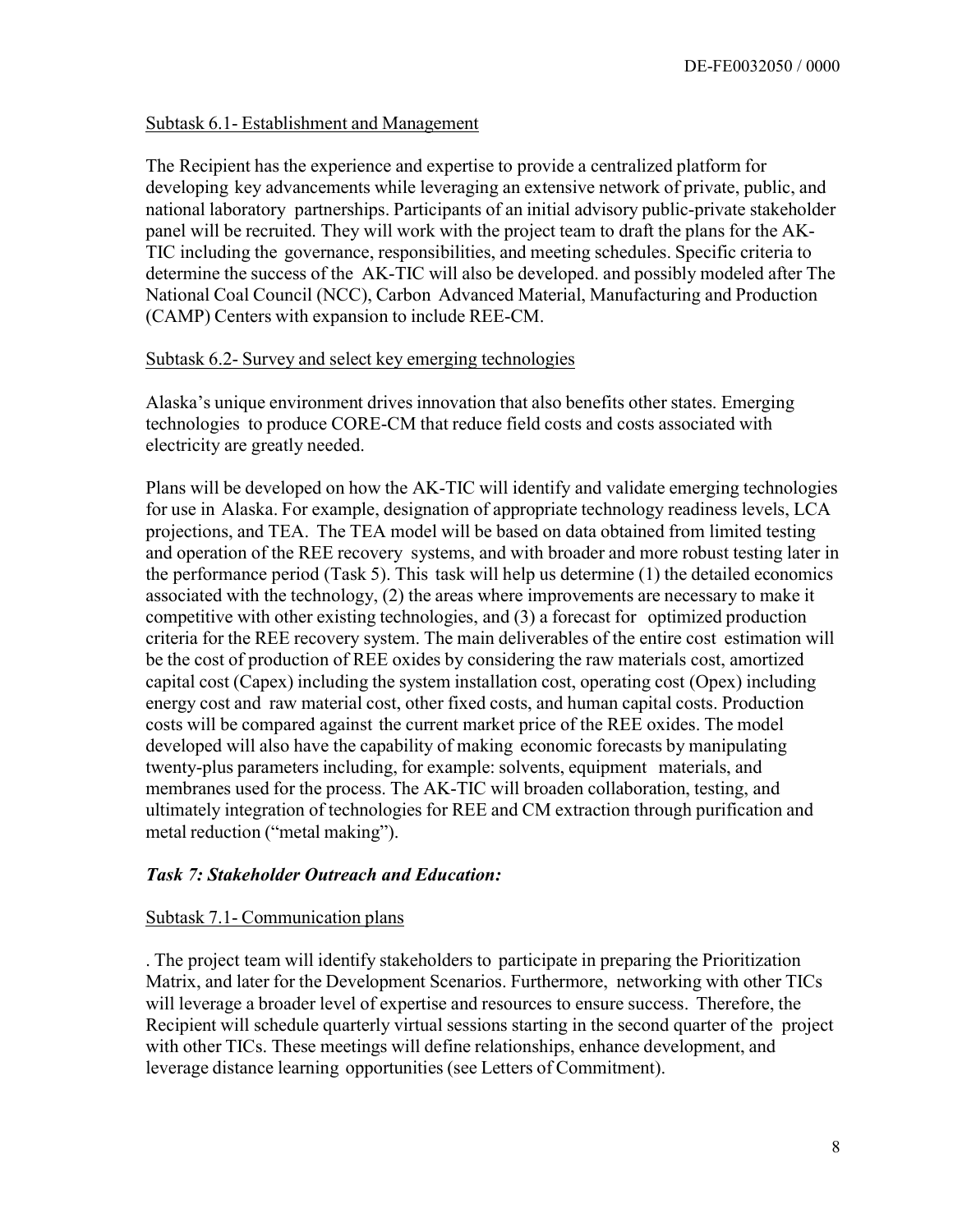### Subtask 7.2- Identify gaps in technologies and infrastructure

The Recipient will leverage the networks of the Alaska Manufacturing Extension Partnership (MEP), Business Enterprise Institute (BEI), and Center for Innovation Commercialization, and Entrepreneurship (ICE) to expand and deepen our stakeholder's involvement. A comprehensive survey will be conducted to identify gaps in technology and infrastructure. Interviews with these stakeholders will be used to identify limitations, needed training, and roadblocks to producing CORE-CM in Alaska. These interviews will also be used as a starting point to build additional relationships with potential partners in the AK-TIC. This information will direct the AK-TIC on specific areas that need to be developed and validated.

# D. DELIVERABLES

The periodic and final reports shall be submitted in accordance with the "Federal Assistance Reporting Checklist" and the instructions accompanying the checklist. In addition to the reports specified in the "Federal Assistance Reporting Checklist", the Recipient must provide the following to the NETL Project Manager (identified in Block 15 of the Assistance Agreement as the Program Manager).

| $\text{Task} /$<br>Subtask<br># | Deliverable Title                                                                                                                                                 | Due Date                                                                                                                |
|---------------------------------|-------------------------------------------------------------------------------------------------------------------------------------------------------------------|-------------------------------------------------------------------------------------------------------------------------|
| 1                               | Project Management Plan                                                                                                                                           | Update due 30 days after award. Revisions to the PMP<br>shall be submitted as requested by the NETL Project<br>Manager. |
| 1.1                             | Summary of<br><b>Environmental Justice</b><br>Considerations                                                                                                      | To be included as an appendix to the Final Scientific/<br><b>Technical Report</b>                                       |
| 1.2                             | Summary of Economic<br>Revitalization and Job<br><b>Creation Outcomes</b>                                                                                         | To be included as an appendix to the Final Scientific/<br><b>Technical Report</b>                                       |
| 1.3                             | Environmental, Safety, and<br>Health Analysis                                                                                                                     | To be included as an appendix to the Final Scientific/<br><b>Technical Report</b>                                       |
| $\overline{2}$                  | <b>Overall CORE-CM</b><br>Resource Sampling Plan<br>providing sample locations,<br>sampling methods for each<br>location, and site-specific<br>access agreements) | Due to NETL Project Manager before accessing the<br>site.                                                               |
| 2.1                             | <b>Initial Basinal Resource</b><br>Assessment                                                                                                                     | Due at the end of the Period of Performance.                                                                            |
| 2.2                             | Characterization and Data<br><b>Acquisition Plan</b>                                                                                                              | Due at the end of the Period of Performance.                                                                            |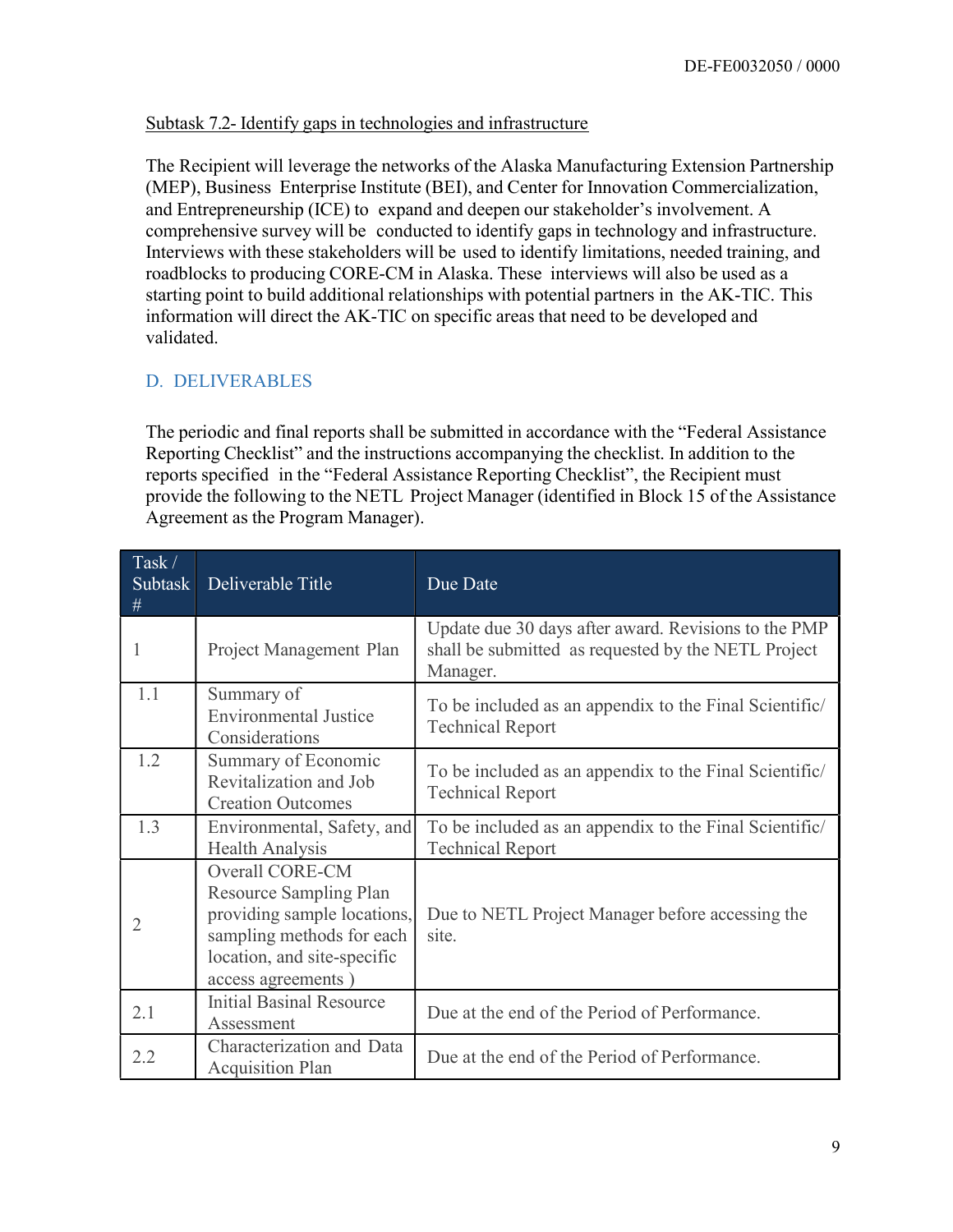| Task/<br>Subtask<br>$\#$ | Deliverable Title                                                                                                           | Due Date                                                                                                                                                                                                                                                                                                                                                                                                                                                                                                                           |
|--------------------------|-----------------------------------------------------------------------------------------------------------------------------|------------------------------------------------------------------------------------------------------------------------------------------------------------------------------------------------------------------------------------------------------------------------------------------------------------------------------------------------------------------------------------------------------------------------------------------------------------------------------------------------------------------------------------|
| 2.3                      | Priority Matrix/<br><b>Development Scenarios</b>                                                                            | Priority Matrix: Draft:6-months after award. Final:<br>Due at the end of the Period of Performance                                                                                                                                                                                                                                                                                                                                                                                                                                 |
| 3                        | <b>Initial Waste Stream Reuse</b><br>Plan                                                                                   | Due at the end of the Period of Performance.                                                                                                                                                                                                                                                                                                                                                                                                                                                                                       |
| 4                        | Results of the Basinal<br>Strategies for<br>Infrastructure, Industries<br>and Business Assessment                           | Due at the end of the Period of Performance.                                                                                                                                                                                                                                                                                                                                                                                                                                                                                       |
| 5                        | <b>Initial Technology</b><br>Assessment and Field<br>Development Plan                                                       | Due at the end of the Period of Performance.                                                                                                                                                                                                                                                                                                                                                                                                                                                                                       |
| 6                        | <b>Initial Technology</b><br><b>Innovation Center Plan</b>                                                                  | Due at the end of the Period of Performance.                                                                                                                                                                                                                                                                                                                                                                                                                                                                                       |
| 7.1                      | <b>Initial Stakeholder</b><br>Outreach and Education<br>Plan                                                                | Due at the end of the Period of Performance.                                                                                                                                                                                                                                                                                                                                                                                                                                                                                       |
| 7.2                      | Identify gaps in technology<br>and infrastructure                                                                           | Due at the end of the Period of Performance.                                                                                                                                                                                                                                                                                                                                                                                                                                                                                       |
| 1                        | Interim Report                                                                                                              | Due to NETL Project Manager 12 months after award.<br>This will include an outline of deliverable reports and<br>preliminary findings to date.                                                                                                                                                                                                                                                                                                                                                                                     |
| 2                        | <b>Energy Data Exchange</b><br>(EDX) FOA-2364 REE<br><b>Researcher Database</b><br>Template (per Appendix G<br>of FOA 2364) | Due 60 days after data is produced. A (final) update is<br>due at the end of the Period of Performance. State-<br>specific, county-specific, and site-specific resource<br>characterization and geographic location data (i.e.,<br>elemental concentrations; proximate/ultimate analyses;<br>ash content; phase identification/concentrations;<br>morphology information; etc.), and characterization<br>information will be supplied to NETL and made<br>publicly available through inclusion on NETL's EDX<br>database platform. |
| 2                        | Inputs for NETL REE-<br><b>SED Sample Data Needs</b><br>(per Appendices H and I of<br>FOA 2364)                             | Due 60 days after data is produced. A (final) update is<br>due at the end of the Period of Performance. This<br>information will be supplied in the format specified in<br>Appendix H for uploading into NETL's Geospatial<br>EDX Database, for use in NETL RIC's Geologic<br>Models.                                                                                                                                                                                                                                              |